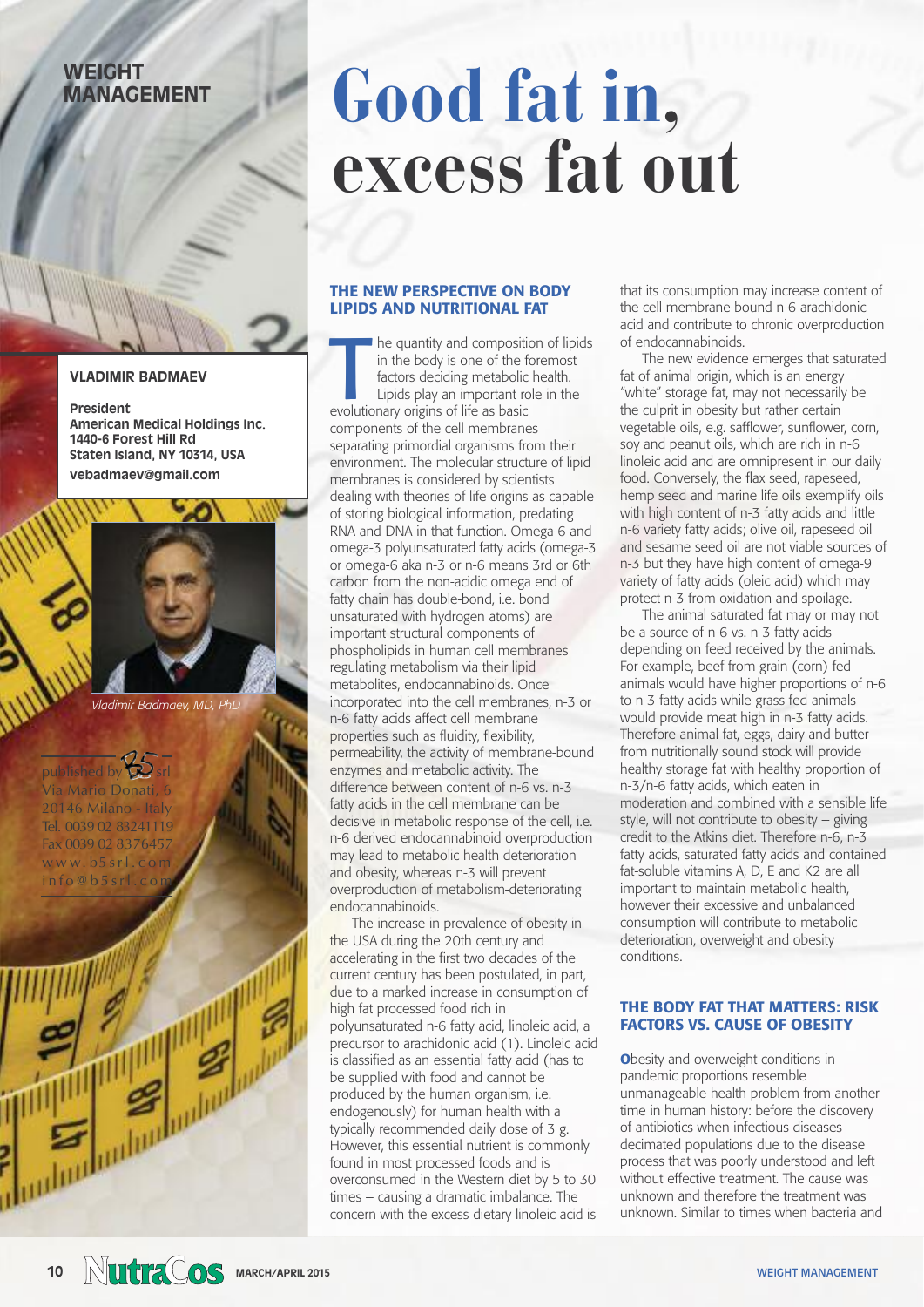antibiotics were unknown and bloodletting was a common and a futile practice to treat infectious diseases, so now we are presented with an urgent need to discover a true cause and the equivalent solution to the pandemic proportions of obesity and metabolic deterioration.

There are many promising nutritionals in the field of fighting overweight and obesity but they need to be systematically and consistently researched to arrive at a safe and effective weight management product. The reason "why" we are losing battle with obesity may be as simple as the lack of distinction between the cause of obesity, and the risk factors that increase the likelihood of developing overweight or obese conditions. The calorie-dense Western-type diet, supersizing meals, overeating, snacking and sedentary life style qualify as the riskfactors. However, a common cause of obesity may ultimately be not in the calories, carbs and fats but in the mechanism that directly and actively promotes obesity.

Each of us has a natural protective metabolic mechanism against obesity which can be overwhelmed when the body is frequently barraged by food. When we arrive to that turn-around point the body can respond with misguided pathological mechanisms, which in time become the cause of obesity and/or type 2 diabetes mellitus. One such mechanism is due to excess dietary fatty acids that gradually incapacitate hepatocytes (liver cells), and compromise one of the major functions of the liver, oxidation and utilization of fat for energy. A liver burdened with accumulated fat clinically is referred to as non-alcoholic fatty liver disease (NAFLD), and can be compared to a vacuum cleaner clogged with excess dirt. As a result of the "clogged" liver condition nutritional fat is deposited throughout the body, leading to a characteristic central or abdominal obesity pattern. Typically, people with NAFLD present several comorbidities along with obesity, e.g. adult-onset diabetes mellitus and metabolic syndrome.

#### TARGETING THE CAUSE: FAT REGULATING FAT

Although NAFLD was discovered and named in 1980, only recently it is increasingly recognized as a leading cause of chronic liver disease in the western world (2-5). Nutritional intervention such as balanced diet is well-known as the first line of defense against NAFLD. However, the emerging target mechanisms in dietary intervention against NAFLD and co-morbid conditions is the endocannabinoid system (ECS) and its role regulating metabolic

functions, satiety and energy homeostasis (6). The ECS, which also regulates mood, memory and pain sensation, owes its name to *Cannabis indicis*, since it mediates the psychoactive effects of cannabis.

The ECS consists of circulating endocannabinoids derived from cell membrane n-6 fatty acids, mainly arachidonic acid, and the corresponding network of cannabinoid receptors 1 and 2, i.e. CB1 and CB2 scattered throughout the body especially in some of the oldest parts of the central nervous system (CNS) i.e. limbic system, hypothalamus and medulla oblongata (7). Those brain structures command the most basic functions of the organism like motivation and drive, e.g. compulsive behavior, functions of the autonomic nervous system and endocrine system. The ECS is well recognized in the literature for its appetite-promoting or orexigenic effects utilized in *Cannabis* medical applications in terminally ill and cachectic patients. The CB1 receptors are among the most important receptors in the central nervous system, but also found in metabolic organs such as the liver, adipose tissue, gut, pancreas and skeletal muscle. The CB2 receptors are predominantly operating in the immune and haemopoietic systems, but also present in the brain, liver, pancreas, adipose tissue and cardiac muscle.

The high-fat diet and obesity stimulate the ECS and upregulate CB1 and B2 receptors by increasing synthesis of endocannabinoids activating CB1 and CB2 receptors (8). Therefore, circulating endocannabinoids could be considered the markers of the nutritional status and they tend to be significantly higher in overweight and obese individuals as compared to non-obese individuals. The two main endocannabinoids operating the ECS are anandamide or AEA and 2-arachidonoylglycerol or 2-AG, activating CB<sub>1</sub> and CB<sub>2</sub> receptors but also PPAR (peroxisome-proliferator-activated receptor)  $\alpha$  and PPAR<sub>Y</sub>, which play important roles in obesity and diabetes.

The overactive ECS increases appetite, builds up insulin resistance, slows down glucose metabolism and increases storage fat production (lipogenesis and adipogenesis) by exerting its action in the CNS, the liver (hepatocytes), adipose tissue (adipocytes), skeletal muscle and pancreatic islet cells. The overactive ECS and accumulating liver fat result in shutting off metabolic functions of hepatocytes and beta-oxidation of fatty acids for vital energy, reduced sensitivity to insulin, glucose intolerance, further increase the appetite levels and fuels NAFLD (9). The activation of CB2 receptors and the immune system compounds the NAFLD pathology, generating the proinflammatory interleukin IL-6 and (tumor necrosis factor alpha) TNF-alpha, leading to chronic inflammation and metabolic deterioration of the liver. The increase in circulating endocannabinoids, activation of CB1 and CB2 receptors and NAFLD positively and significantly correspond with increased body mass index, waist circumference, abdominal adiposity, overweight and obesity, pre-diabetes, diabetes and metabolic syndrome.

#### THE FIRST STEP: HEALTHY-FAT DIET

As the endocannabinoids are predominantly products derived from dietary fats, the healthy diet consisting of eating whole, unprocessed foods, low in polyunsaturated n-6 and high in polyunsaturated n-3 fatty acids, is – and should be considered to be – the first line of approach to down-regulate the overactive ECS and its metabolic consequences (10-14). Providing metabolic health-promoting n-3 fatty acids and replacing n-6 fatty acids also serves the purpose to gradually diminish synthesis and availability of endocannabinoids. The stress is on "gradually diminish synthesis" as opposed to the pharmacological approach of blocking of overactive ECS and CB receptors – the latter mechanism being known to effectively reverse metabolic deterioration and obesity but also to negatively affect the mood – e.g., Rimonabant®.

The task of gradual nutritional intervention to normalize the ECS is accomplished in two ways by: i) consuming an n-3 fatty acids rich diet that would compete with n-6 fatty acids for enzymes (desaturase and elongase) in the gastrointestinal tract; and ii) providing n-3 long chain polyunsaturated fatty acids, i.e. EPA and DHA, which would directly substitute long chain polyunsaturated n-6 fatty acids, e.g. arachidonic acid in the cell membrane. Dietary n-3 polyunsaturated fatty acids are known to improve NAFLD and related overweight and obesity conditions presumably by slowing down metabolic pathways leading to synthesis of endocannabinoids (15-18). Regular consumption of fish, fish oil or krill oil and plant sources of n-3 fatty acids may competitively replace arachidonic acid in the liver cell membrane bilayers and gradually diminish availability of arachidonic acid as a substrate for production of endocannabinoids, thus preventing an overactive endocannabinoid system.

The n-3 long-chain polyunsaturated fatty acids, which may directly replace n-6 long-chain polyunsaturated fatty acids in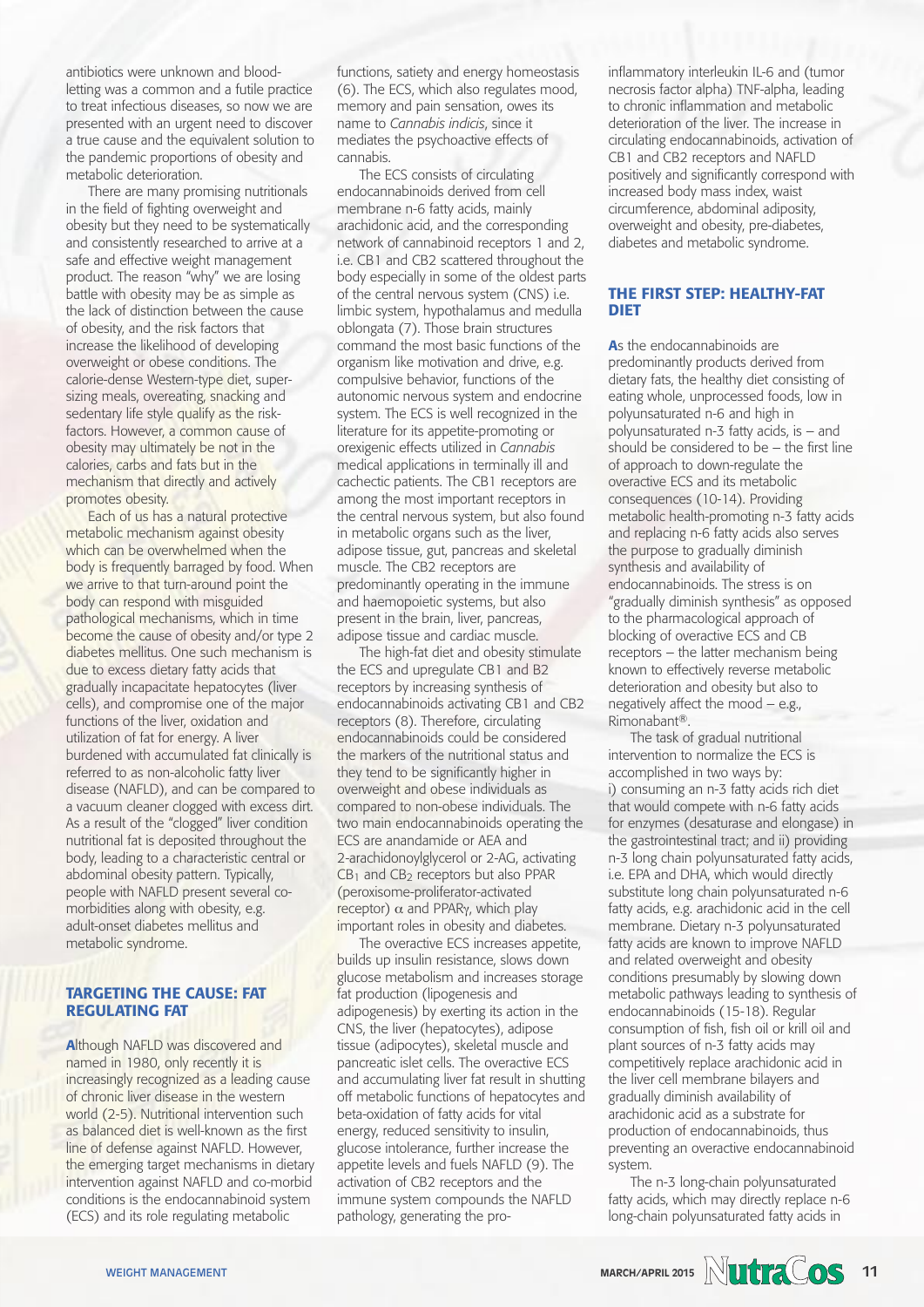the cell membrane phospholipids, refer primarily to 20-carbon eicosapentaenoic acid (EPA) and 22-carbon docosahexaneoic acid (DHA) found in fish, krill and microalgae. Besides the marine food source "long chain" fatty acids can be obtained from "short chain" or 18-carbon fatty acids, like alpha linolenic acid (ALA), found in chia seeds, flax seeds, rapeseeds and forage – this "replacement" is accomplished through the action of gastrointestinal enzymes desaturase and elongase. The healthy-diet effect to enrich cell membranes with n-3 fatty acids is further enhanced when DHA and EPA are supplemented as phospholipids rather than triglycerides – krill oil's DHA and EPA are predominantly in the form of phospholipids and are potentially more efficient in building cell membrane phospholipids than fish oil's DHA and EPA that are in the form of triglycerides.

The influence of dietary EPA and DHA from krill and fish on levels of circulating endocannabinoids in overweight and obese individuals was evaluated in a 4-week, randomized, double-blind clinical trial conducted at two research sites (19). The study included 63 healthy overweight and obese men and women, 35 to 64 years old who were randomly assigned to receive 2 g/day of either krill oil, fish oil, or olive oil (control). The short duration study did not produce changes in body weight or body mass index (BMI), however it lowered circulating endocannabinoids, indicating a positive change in body metabolism. At baseline, plasma AEA levels were significantly higher in obese subjects, whereas plasma 2-AG levels were significantly higher only in overweight subjects. At the conclusion of the study supplementation with krill oil resulted in a significant decrease in 2-AG levels in the obese subjects with a trend to decrease 2-AG in overweight subjects. The decrease of 2-AG correlated well with the decrease of plasma n-6/n-3 ratio, and krill oil supplementation was more effective in reducing endocannabinoid plasma levels than in the fish oil supplemented group. The relatively low doses of supplemental EPA and DHA for a relatively short period of time can significantly decrease circulating endocannabinoids and improve plasma n-6/n-3 ratio in obese and overweight subjects.

#### PREVENTING EXCESS DIETARY FAT **ABSORPTION**

While healthy lifestyle and diet that includes n-3 polyunsaturated fatty acids may be a cornerstone targeting overactive ECS, the intervention to prevent excess gastrointestinal fat absorption may provide an additional and critically important

synergistic effect.

Inhibition of pancreatic lipase in dietary fat digestion and absorption has been utilized in weight management and has been proven an effective strategy in metabolic health. This strategy has been supported with the 24-week pilot study of known pancreatic lipase inhibitor Orlistat® (120 mg tid) vs. placebo in obese subjects and evaluating weight loss, glycemic control and composition of n-3 fatty acids in skeletal muscle (biopsy) (20). At the conclusion of the 24-week clinical protocol, the Orlistat® group showed significant weight loss in comparison with the untreated control – 3.9 kg vs.  $+ 2.2$  kg ( $p < 0.05$ ), improved glycemic control over placebo, and improved composition of n-3 polyunsaturated fatty acids in skeletal muscle over control, i.e. DHA 51% vs. 17%, EPA 34% vs. 32% and total n-3 polyunsaturated fatty acids 31% vs. 14%. Despite the small sample and the preliminary findings, this study is important to show that pancreatic lipase inhibitor may improve polyunsaturated n-3 fatty acids status and improve glycemic index while decreasing body weight in obese individuals over the untreated control; presumably selectively preventing dietary fat absorption.

However, excessive pancreatic lipase inhibition e.g. tetrahydrolipostatin (Orlistat, Alli) has also several known side effects, i.e. unpleasant gastrointestinal issues – steatorrhea (oily, loose stools with excessive intestinal putrefaction and flatus due to unabsorbed fats reaching the large intestine), fecal incontinence, frequent bowel movements and urgency, compromised absorption of fat-soluble vitamins and nutrients, increased appetite, and diminished effectiveness over time (21).

Therefore, to safely and effectively control an overactive endocannabinoid system, there is a continuous need to develop safe and effective regimens preventing gastrointestinal absorption and accumulation of excess dietary fat. The herbal composition FB3® Fusion Ingredient that features *Coleus forskohlii*, *Salacia reticulata*, and *Sesamum indicum* – standardized for diterpene forskolin, kotanol and salacinol, and sesamin respectively – has been shown to inhibit pancreatic lipase with differing degrees and dynamics. In a placebo-controlled, 6-week clinical study the daily intake of 1000 mg *C. forskohlii* stand-alone standardized for 10% diterpene forskolin, showed statistically significant lowering of total body fat vs. baseline and placebo group. The computerized tomography showed a decrease of total body fat and visceral fat in the *C. forskohlii* group in comparison to the baseline. In the placebo group caloric intake was higher by the end of six weeks and in the *C. forskohlii* group caloric intake was significantly lower in that same duration. The potential of three herbal extracts in FB<sup>3®</sup> Fusion Ingredient preventing dietary fat absorption has been emphasized by the *in vitro* synergy between *C. forskohlii* and *S. reticulata* inhibiting pancreatic lipase at a higher rate than the fat-blocking activity generated by each component alone. The *in vitro* addition of *S. indicum* to the formula has been found to synergistically assist inhibition of the pancreatic lipase in a lower dose range, while moderating the pancreatic lipase inhibition in a higher dose range. This dual mechanism of *S. indicum* has been postulated as a safety mechanism preventing any potential side effects resulting from excessive inhibition of pancreatic lipase activity.

Based on the preclinical and clinical evaluation, FB3® Fusion Ingredient shows potential for safe and effective prevention of excessive dietary fat absorption (21).

#### THE METABOLIC HEALTH **STRATEGY**

What becomes apparent in the field of research for a universal safe and effective weight loss strategy is that healthy living and nutrition alone will not prevent the pandemic proportions of obesity and diabetes. A strategy addressing the cause rather than risk factors is required that would, like the aforementioned antibiotic comparison, prevent and stop obesity and related metabolic conditions regardless of geography of affected population. Clearly "fat" is not only proverbial in describing obesity but a key to finding a cure for obesity and co-morbid conditions. Addressing body fat with a "fat solution" rather than addressing risk factors alone emerges as viable approach potentially solving the epidemic of obesity. Conversely, addressing the risk factors alone would likely have negligible impact on obesity with the outcome comparable to the results of new-year fitness resolutions.

The endocannabinoid system in the human body operates via one of the oldest structures in the brain, the limbic system, which regulates most basic functions commanding our daily life. Therefore, normalizing the ECS preventing excess fat intake and body fat build-up may prevent metabolic deterioration. Pharmacological blocking of the ECS has been found effective in sustained weight loss, including normalizing excessive food consumption and independently preventing body fat accumulation. However, the detrimental effect on mood by blocking endocannabinoid receptors